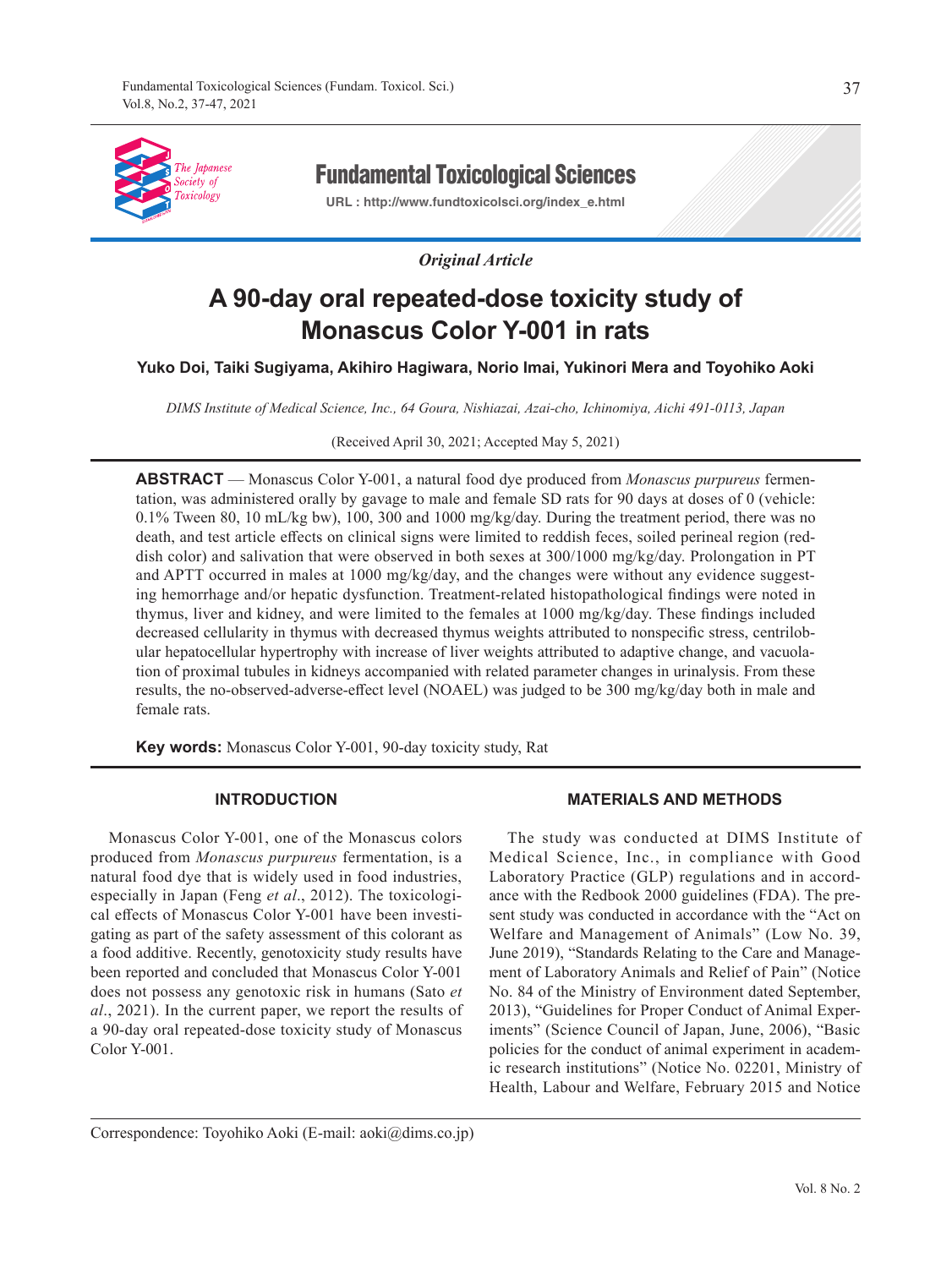

**Fig. 1.** Chemical structure of N-leucyl monascorubrin and N-leucyl rubropunctatin, main components of Monascus Color Y-001.

No. 18 Nou-Kai 307, Ministry of Agriculture, Forestry and Fisheries, June 2006), and "Standards for Care and Use of Laboratory Animals at DIMS Institute of Medical Science, Inc." (August 11, 2020). This study was approved by the animal experiment committee of the DIMS Institute of Medical Science, Inc.

#### **Test article**

Monascus Color Y-001, provided by YAEGAKI Bio-industry, Inc. (Hyogo, Japan), is dark red powder having a unique odor. Monascus Color Y-001 is composed of two main components, N-leucyl monascorubrin and N-leucyl rubropunctatin (Fig. 1). Additional components accounted for less than 10% of the total by weight in all 4 batches used in this study. Polyoxyethylene sorbitan monooleate (Tween 80) (Nacalai Tesque, Inc., Kyoto, Japan) was dissolved in distilled water at concentration of  $0.1\%$  (w/v), and this solution (0.1% Tween 80) was used as vehicle. Monascus Color Y-001 was suspended in 0.1% Tween 80 for each dose level preparation.

# **Animals**

Five-week-old male and female Crl:CD(SD) rats were purchased from Charles River Laboratories Japan, Inc. (Kanagawa, Japan), and acclimated for 7 days before allocation. Two rats were housed in respective clear polypropylene cages (W 257  $\times$  D 426  $\times$  H 200 mm) with soft wood chip bedding (Japan SLC, Inc., Shizuoka, Japan) in

an animal facility with a temperature of  $22 \pm 3$ °C, humidity of  $55 \pm 15$ %, ventilation frequency of at least 10 times/ hr, and a 12-hr light/dark cycle (7:00 AM -7:00 PM). MF pellet diet (Oriental Yeast Co., Ltd., Tokyo, Japan) and Ichinomiya City tap water were available *ad libitum*. Rats were allocated based on randomized body weights into 4 groups in each sex (10 rats/group/sex), and administration of the test article was started at 6 weeks of age.

#### **Study design**

Based on the results of a 14-day dose-finding study (Dose levels: 800, 1000 and 1200 mg/kg/day), the dose levels were set at 0 (vehicle control), 100, 300 and 1000 mg/kg/day in the study. The study design is shown in Table 1. The animals were treated orally by gavage once daily for 90 days, and the dosing volume (10 mL/kg bw) was adjusted to the latest body weight for individual rats.

# **Observations and examinations**

All animals were checked twice daily for general conditions. Functional observation battery (FOB) was achieved through weekly detailed clinical observations (home cage and in a standard field), a function test (sensory reactivity to different stimuli, and grip strength) and locomotor activity during the final week (Week 13). Body weights and two-day food and water consumption were measured weekly using an electric balance. Ophthalmo-

**Table 1.** Dosage group design.

| Test article                   | Dose        | Dose volume | Concentration | Number of rats |        |  |
|--------------------------------|-------------|-------------|---------------|----------------|--------|--|
|                                | (mg/kg/day) | (mL/kg bw)  | (mg/mL)       | Male           | Female |  |
| Control (vehicle) <sup>a</sup> |             | 10          |               |                | 10     |  |
| Monascus Color Y-001           | 100         | 10          | 10            | 10             | 10     |  |
|                                | 300         | 10          | 30            | 10             | 10     |  |
|                                | 1000        | 10          | 100           | 10             | 10     |  |

a: 0.1% Tween 80 in distilled water.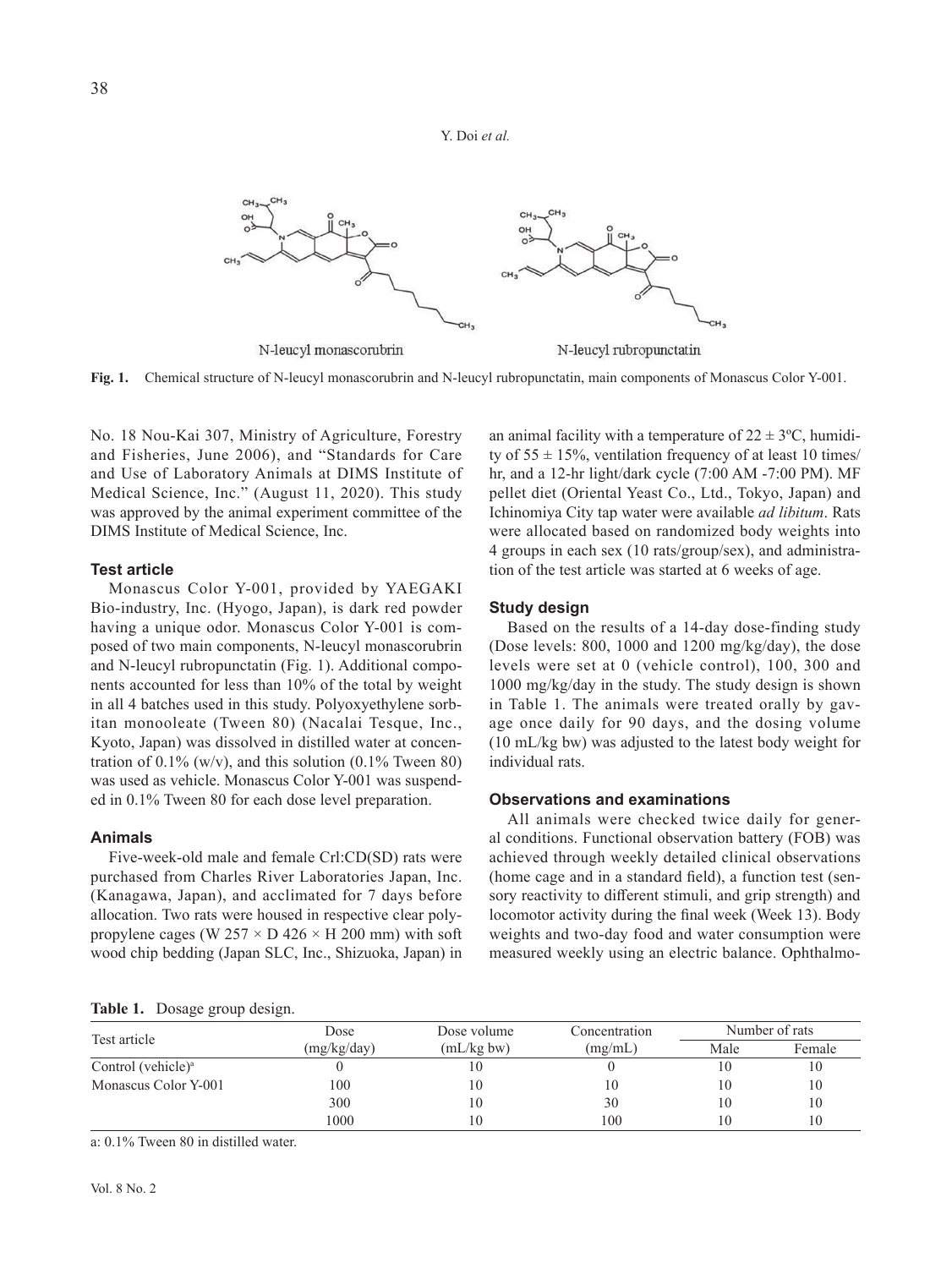scopic examination was performed before treatment and during the final week. On Week 13, 10 animals/sex/group were placed in urine-collection cages with food and water, and 4-hr and 20-hr urine outputs were collected. Urine color and sediments, and some parameters using a test paper (Multistix, Siemens Healthcare Diagnostics K.K., Tokyo, Japan) were examined using 4-hr urine. Urine volume, specific gravity and urine electrolytes were measured with 20-hr urine. After the treatment period, animals were deprived of food overnight, and blood samples were collected from the abdominal aorta under isoflurane anesthesia. For hematology, blood samples were analyzed using an automated hematology analyzer, model XT-2000i (Sysmex Co., Hyogo, Japan), and Automated Blood Coagulation Analyzer CA-530 (Sysmex Co.). For clinical biochemistry, serum samples were obtained by centrifuging blood samples, and evaluation was performed using an automatic analyzer model 3500 (Hitachi, Ltd., Tokyo, Japan).

#### **Postmortem examinations**

All surviving animals were euthanized by bleeding from abdominal aorta under isoflurane anesthesia, and subjected to necropsy. Heart, spleen, lymph node (mandibular, mesentery), thymus, pituitary gland, thyroid, adrenal gland, nasal cavity, trachea, lung (including bronchi), salivary gland (submandibular gland, sublingual gland), esophagus, stomach, small intestine (duodenum, jejunum, ileum), large intestine (cecum, colon, rectum), liver, pancreas, kidney, urinary bladder, testis, prostate, seminal vesicle, epididymis, ovary, uterus, mammary gland, vagina, brain, spinal cord, sciatic nerve, aorta, eyeball, Harderian gland, skin, bone and bone marrow (femur, sternum), skeletal muscle, Zymbal's gland and other macroscopic lesion sites were excised, fixed in 10% buffered formalin solution and processed for histopathological examination. Brain, heart, lung, liver, kidney, spleen, thymus, pituitary gland, thyroid, adrenal gland, salivary gland, testis, epididymis, prostate, seminal vesicle, ovary and uterus were weighed using an electronic balance (Type CP323S and BP61S, Sartorius Japan K.K., Tokyo, Japan). Histopathological examination was performed on the above organs and tissues from the control and high-dose groups. Kidney, liver and stomach in the low- and middle-dose groups were additionally subjected to histopathological examination.

#### **Statistical analysis**

Significant differences between the control and test article groups were analyzed and evaluated at  $p < 0.05$ or  $p < 0.01$ . The numerical data were assessed using Bartlett's test. When homogeneous in the Bartlett's test, the data were analyzed using Dunnett's multiple comparison test (two-sided); when not, they were analyzed with Steel's test (two-sided). Categorical urinalysis data with grade were firstly analyzed by the chi-square test using m x n contingency table (two-sided, m: dose level, n: number of grade). When the p-value showed significance, a 2 x n contingency table was sequentially used for the chi-square test to compare control group with each dose group. Analysis of incidence data were performed using the Fisher's exact probability test (one-sided). The grade data were analyzed using the Wilcoxon's rank-sum test (two-sided). Statistical analysis was not performed for the data of observation and qualitative data of functional observations.

#### **RESULTS**

#### **Observations and examinations**

There was no death at any dose in the study during the treatment period. Reddish feces were observed at 300 mg/kg/day and higher through the treatment period. At 1000 mg/kg/day, salivation and soiled perineal region (reddish in color) were also observed. These findings were related to the properties of the test article, a powder with a unique odor and red color, and were of little toxicological significance.

In the FOB, a statistically significant decrease of forelimb grip strength was noted in males at doses of 300 mg/kg/day and higher (data not shown). The change was limited in males and not observed in hindlimb grip strength, and not observed in females at any dose. In addition, the measurement of grip strength was performed only one time (Week 13) during the treatment period. Therefore, this change is unlikely to be related to administration of the test article.

Body weight, food and water consumption were shown in Table 2. At 1000 mg/kg/day, mean body weight showed a slight downward trend in males and females during the treatment period. Significant increases in food consumption in males and water consumption in both sexes were observed at 1000 mg/kg/day.

No treatment-related changes were observed in ophthalmoscopic examination performed on pre-treatment and Week 13 (data not shown).

In urinalysis, urine color change in urine, pale to deep yellow, was observed both in males and females at 1000 mg/kg/day (data not shown). The change was attributed to the color of the test article and/or its metabolite in urine. Increase in ketone bodies, glucose, protein, urobilinogen and bilirubin in males at 1000 mg/kg/day, and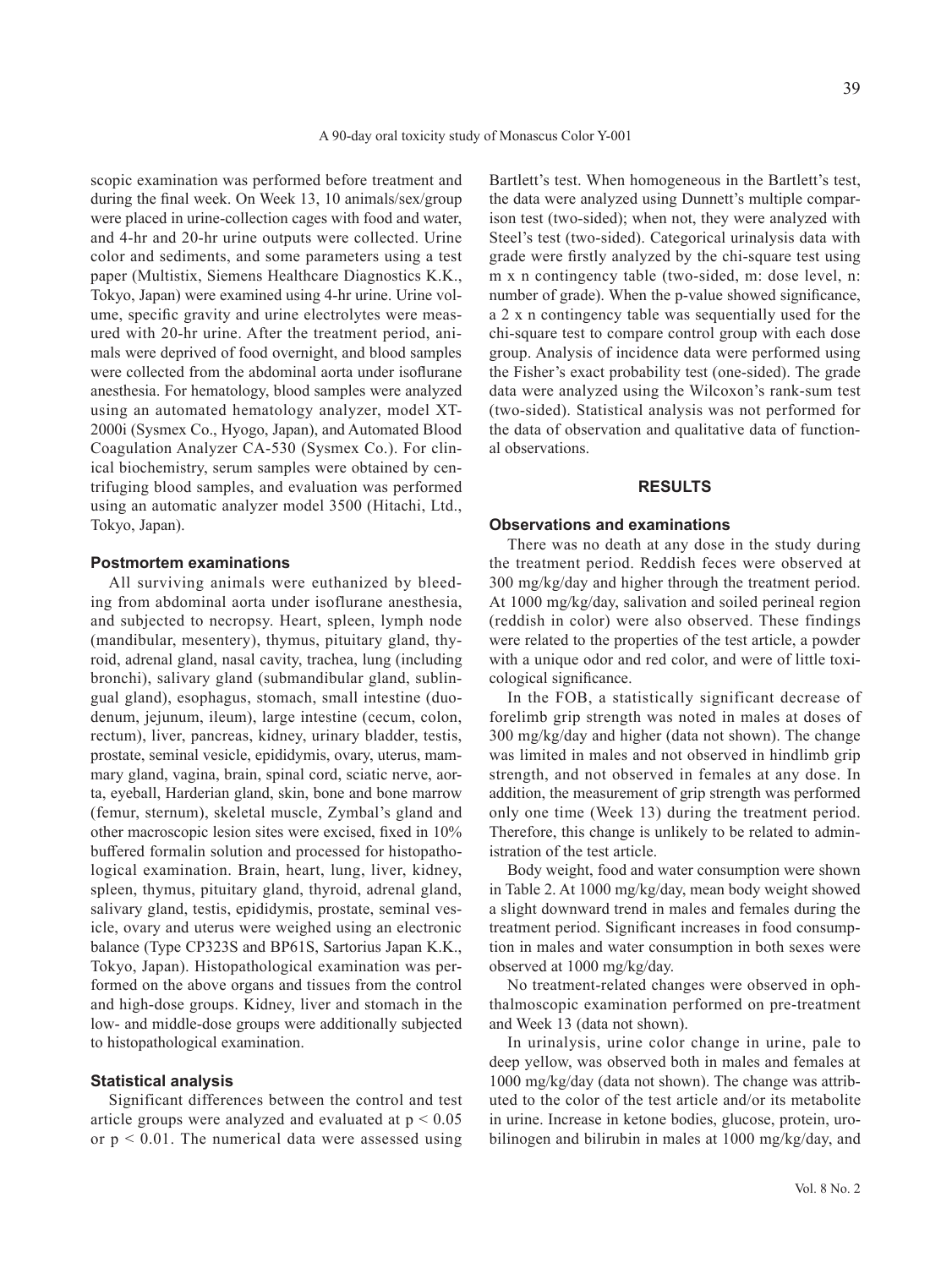|                                           |                  | Dose (mg/kg/day)            |                      |                             |  |  |  |  |  |  |
|-------------------------------------------|------------------|-----------------------------|----------------------|-----------------------------|--|--|--|--|--|--|
|                                           | Control          | 100                         | 300                  | 1000                        |  |  |  |  |  |  |
| [male]                                    |                  |                             |                      |                             |  |  |  |  |  |  |
| Body weights (g)                          |                  |                             |                      |                             |  |  |  |  |  |  |
| Week 1                                    | $209.7 \pm 8.2$  | $209.9 \pm 6.9$             | $209.2 \pm 7.8$      | $209.0 \pm 5.0$             |  |  |  |  |  |  |
| Week 13                                   | $539.1 \pm 51.1$ | $565.2 \pm 49.2$            | $553.2 \pm 65.7$     | $486.6 \pm 23.8$            |  |  |  |  |  |  |
| Food consumption (g/animal/day)           |                  |                             |                      |                             |  |  |  |  |  |  |
| Week 1                                    | $23.8 \pm 1.1$   | $23.9 \pm 1.6$              | $24.1 \pm 1.2$       | $23.4 \pm 1.6$              |  |  |  |  |  |  |
| Week 13                                   | $24.2 \pm 1.9$   | $25.9 \pm 2.6$              | $26.1 \pm 1.7$       | $27.2 \pm 2.0**$            |  |  |  |  |  |  |
| Water consumption $(g/\text{animal}/day)$ |                  |                             |                      |                             |  |  |  |  |  |  |
| Week 1                                    | $31.8 \pm 1.6$   | $33.4 \pm 2.0$              | $31.2 \pm 2.5$       | $42.7 \pm 1.7**$            |  |  |  |  |  |  |
| Week 13                                   | $37.3 \pm 8.5$   | $37.6 \pm 8.7$              | $37.3 \pm 5.2$       | $57.7 \pm 5.5***$           |  |  |  |  |  |  |
| [female]                                  |                  |                             |                      |                             |  |  |  |  |  |  |
| Body weights (g)                          |                  |                             |                      |                             |  |  |  |  |  |  |
| Week 1                                    | $158.5 \pm 4.8$  | $159.8 \pm 6.2$             | $159.6 \pm 6.1$      | $159.4 \pm 4.4$             |  |  |  |  |  |  |
| Week 13                                   | $321.1 \pm 22.9$ | $309.6 \pm 28.1$            | $310.1 \pm 23.2$     | $297.6 \pm 18.6$            |  |  |  |  |  |  |
| Food consumption (g/animal/day)           |                  |                             |                      |                             |  |  |  |  |  |  |
| Week 1                                    | $17.2 \pm 0.7$   | $16.4 \pm 0.6$ <sup>#</sup> | $15.8 \pm 1.0^{***}$ | $16.2 \pm 1.5$              |  |  |  |  |  |  |
| Week 13                                   | $16.8 \pm 1.0$   | $17.3 \pm 1.7$              | $16.8 \pm 1.3$       | $17.3 \pm 1.4$              |  |  |  |  |  |  |
| Water consumption $(g/\text{animal}/day)$ |                  |                             |                      |                             |  |  |  |  |  |  |
| Week 1                                    | $23.9 \pm 3.5$   | $24.3 \pm 1.5$              | $23.8 \pm 2.6$       | $31.1 \pm 2.8$ **           |  |  |  |  |  |  |
| Week 13                                   | $26.3 \pm 5.1$   | $29.9 \pm 9.0$              | $25.4 \pm 2.9$       | $45.6 \pm 9.1^{\text{***}}$ |  |  |  |  |  |  |

**Table 2.** Body weights, food consumption and water consumption data on the first week (Week 1) and the final week (Week 13) of rats administered Monascus Color Y-001 for 90-day.

Data are presented as mean  $\pm$  SD.

\*\*: Significantly different from the control group at  $p < 0.01$  (Dunnett test).

#, ##: Significantly different from the control group at  $p < 0.05$ , 0.01 (Steel test), respectively.

decrease in electrolytes and specific gravity and increase in urine volume at the same dose in females were noted (Tables 3 and 4).

In hematological examination, prothrombin time (PT) and activated partial thromboplastin time (APTT) were significantly prolonged in males at 1000 mg/kg/day (Table 5). In females at 1000 mg/kg/day, significant prolongation of PT was also noted, but the change was negligible since the degree of the change was very slight. There were no toxicological changes in erythrocyte and leukocyte parameters at any dose.

In clinical biochemistry, statistically significant increases in blood urea nitrogen and decreases in glucose were observed in both males and females at 1000 mg/kg/day. In addition to these changes, significant increases in alanine aminotransferase (ALT), creatinine, inorganic phosphate, and a decrease in Na concentration were found in males, and significant increases in alkaline phosphatase, total bilirubin, total bile acid, triglyceride, and a decrease in Cl concentration were found in females (Table 6). The other findings and variations in parameters were comparable to those observed in untreated rats in this laboratory.

#### **Postmortem examinations**

In necropsy findings, dark red contents in the gastrointestinal tracts at 100 mg/kg/day and higher, and red colored fur in anogenital region at 1000 mg/kg/day were observed both in males and females. These findings were attributed to the color of the test article, and the findings possessed no toxicologic significance.

In organ weights, liver weights were increased, and thymus weights were decreased only in females at 1000 mg/kg/day (Tables 7 and 8).

In histopathological examination, treatment-related changes were only observed in thymus, liver and kidneys in females at 1000 mg/kg/day and were not found in males (Table 9). Decreased cellularity of lymphocytes was noted in cortex in thymus. Hepatocellular hypertrophy had centrilobular distribution and showed ground glass appearance in the liver. Proximal tubular vacuolation was characterized by small to medium-sized clear vacuoles localized in the basal part of the proximal tubules in the kidney.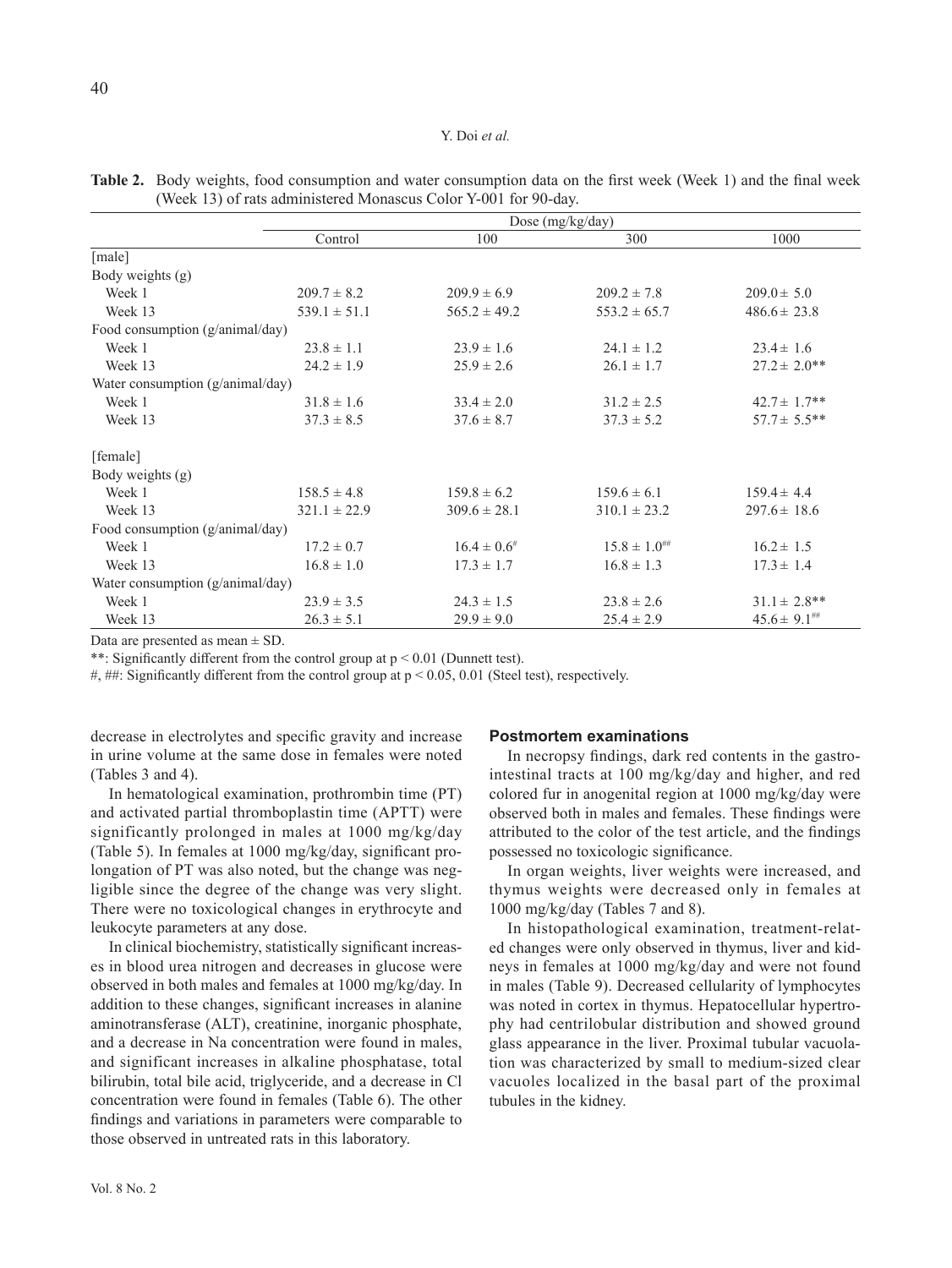# A 90-day oral toxicity study of Monascus Color Y-001

| Dose $(mg/kg/day)$ |                | pH             |            |                |                | Occult blood |                          |                | Ketone bodies<br>(mg/dL) |          |                          |                |              |          |    |
|--------------------|----------------|----------------|------------|----------------|----------------|--------------|--------------------------|----------------|--------------------------|----------|--------------------------|----------------|--------------|----------|----|
|                    | 6.5            | 7.0            | 7.5        | 8.0            | 8.5            | 9.0          | $\overline{\phantom{a}}$ | 士              | $1+$                     | $2+$     | $\overline{\phantom{a}}$ |                | 15           | 40       |    |
| [male]             |                |                |            |                |                |              |                          |                |                          |          |                          |                |              |          |    |
| Control            |                |                | $\Omega$   | $\overline{2}$ | 6              |              |                          | 3              | $\theta$                 | $\Omega$ | 4                        |                |              | $\theta$ |    |
| 100                |                | $\Omega$       | $\bigcirc$ |                |                | ↑            |                          | 4              |                          | $\Omega$ | 8                        | 2              | $\Omega$     | $\theta$ |    |
| 300                |                |                |            | $\bigcirc$     | 4              |              |                          | 5              | $\Omega$                 | $\theta$ | 4                        | 3              | 3            | $\theta$ |    |
| 1000               |                | 3              | $\bigcirc$ | $\overline{2}$ | $\overline{2}$ | $\mathbf{0}$ | 8                        | $\overline{2}$ | $\theta$                 | $\theta$ | $\boldsymbol{0}$         |                | 8            |          | ** |
| [female]           |                |                |            |                |                |              |                          |                |                          |          |                          |                |              |          |    |
| Control            | $\theta$       |                | ↑          | $\overline{2}$ | 5              | $\theta$     | 10                       | $\mathbf{0}$   | $\theta$                 | $\Omega$ | 10                       | $\Omega$       | $\theta$     | $\theta$ |    |
| 100                | $\theta$       |                |            |                | ∍              |              |                          | $\overline{c}$ | $\Omega$                 |          | 9                        |                | $\theta$     | 0        |    |
| 300                | $\overline{0}$ | $\overline{0}$ | ◠          |                | 6              |              | $\mathbf Q$              |                | $\theta$                 | $\theta$ | 10                       | $\overline{0}$ | $\theta$     | $\theta$ |    |
| 1000               |                |                | $\theta$   | $\bigcirc$     | 3              | 3            | 10                       | $\mathbf{0}$   | $\mathbf{0}$             | $\theta$ | $\overline{ }$           | 3              | $\mathbf{0}$ | 0        |    |

**Table 3.** Urine qualitative data of rats administered Monascus Color Y-001 for 90-day.

#### **Table 3.** (Continued).

| Dose (mg/kg/day) |    | Glucose<br>(mg/dL) |              | Protein        |          |              |       | Urobilinogen |                |    | Bilirubin   |                |              |
|------------------|----|--------------------|--------------|----------------|----------|--------------|-------|--------------|----------------|----|-------------|----------------|--------------|
|                  |    |                    |              | (mg/dL)        |          |              |       | (EU/dL)      |                |    |             |                |              |
|                  | ٠  | 100                | -            | 士              | 30       | 100          |       | 0.1          |                |    | ٠           | $1+$           | $2+$         |
| [male]           |    |                    |              |                |          |              |       |              |                |    |             |                |              |
| Control          | 10 | $\mathbf{0}$       | 6            | $\overline{4}$ | $\Omega$ | $\mathbf{0}$ |       | 10           | $\mathbf{0}$   |    | 10          | $\theta$       | $\theta$     |
| 100              | 10 | 0                  |              | 4              |          | $\theta$     |       | 10           | $\mathbf{0}$   |    | 10          | $\theta$       |              |
| 300              | 10 | $\theta$           |              | 3              | $\sim$   |              |       | 10           | $\Omega$       |    | $\mathbf Q$ |                | $\theta$     |
| 1000             |    |                    | $\mathbf{0}$ |                | 3        | 6            | $***$ | 5            | 5              | ** | 6           | 3              |              |
| [female]         |    |                    |              |                |          |              |       |              |                |    |             |                |              |
| Control          | 10 | $\theta$           | 8            |                |          | $\theta$     |       | 10           | $\Omega$       |    | 10          | $\theta$       | $\Omega$     |
| 100              | 10 | 0                  |              | $\bigcap$      |          | $\theta$     |       |              |                |    | 10          | $\overline{0}$ |              |
| 300              | 10 | $\theta$           |              | 4              |          | $\theta$     |       | 10           | $\overline{0}$ |    | 10          | $\overline{0}$ | $\Omega$     |
| 1000             | 9  |                    | 6            | $\overline{2}$ | ↑        | $\mathbf{0}$ |       | 8            | $\bigcirc$     |    | 10          | $\theta$       | $\mathbf{0}$ |

Values are number of animals with findings.

Symbols: -; negative, ±; very slight, 1+; slight, 2+; moderate.

\*\*: Significantly different from the control group at  $p < 0.01$  [Chi-square test (mXn)].

**Table 4.** Urine chemistry data of rats administered Monascus Color Y-001 for 90-day.

|                    |                    |                    | Dose $(mg/kg/day)$          |                      |
|--------------------|--------------------|--------------------|-----------------------------|----------------------|
|                    | Control            | 100                | 300                         | 1000                 |
| [male]             |                    |                    |                             |                      |
| Na (mmol/L)        | $31.8 \pm 25.9$    | $38.3 \pm 43.1$    | $60.5 \pm 49.4$             | $32.0 \pm 17.6$ (9)  |
| $K$ (mmol/L)       | $162.89 \pm 62.78$ | $158.05 \pm 73.80$ | $227.61 \pm 98.07$          | $97.97 \pm 86.36$    |
| Cl (mmol/L)        | $44.5 \pm 37.0$    | $40.0 \pm 40.2$    | $102.2 \pm 62.1^{\ast}$ (9) | $49.3 \pm 47.0$      |
| Specific gravity   | $1.042 \pm 0.012$  | $1.039 \pm 0.018$  | $1.051 \pm 0.018$           | $1.044 \pm 0.020$    |
| Urine volume $(g)$ | $12.8 \pm 4.5$     | $16.1 \pm 6.4$     | $14.0 \pm 4.8$              | $14.7 \pm 7.3$       |
| [female]           |                    |                    |                             |                      |
| $Na$ (mmol/L)      | $76.6 \pm 27.4$    | $82.1 \pm 44.1$    | $73.5 \pm 24.6$             | $33.2 \pm 19.5$ **   |
| $K$ (mmol/L)       | $231.02 \pm 73.59$ | $222.70 \pm 78.35$ | $217.26 \pm 88.94$          | $105.94 \pm 68.42**$ |
| Cl (mmol/L)        | $105.8 \pm 45.2$   | $112.4 \pm 51.2$   | $100.6 \pm 49.5$            | $56.5 \pm 36.0$      |
| Specific gravity   | $1.050 \pm 0.018$  | $1.048 \pm 0.016$  | $1.052 \pm 0.013$           | $1.027 \pm 0.015$ ** |
| Urine volume $(g)$ | $11.8 \pm 6.1$     | $11.6 \pm 6.4$     | $8.4 \pm 3.0$               | $20.9 \pm 14.3$      |

Data are presented as mean ± SD.

Number in parentheses indicates the number of animals examined since the values under the measuring limit were omitted.

\*, \*\*: Significantly different from the control group at p < 0.05, 0.01 (Dunnett test), respectively.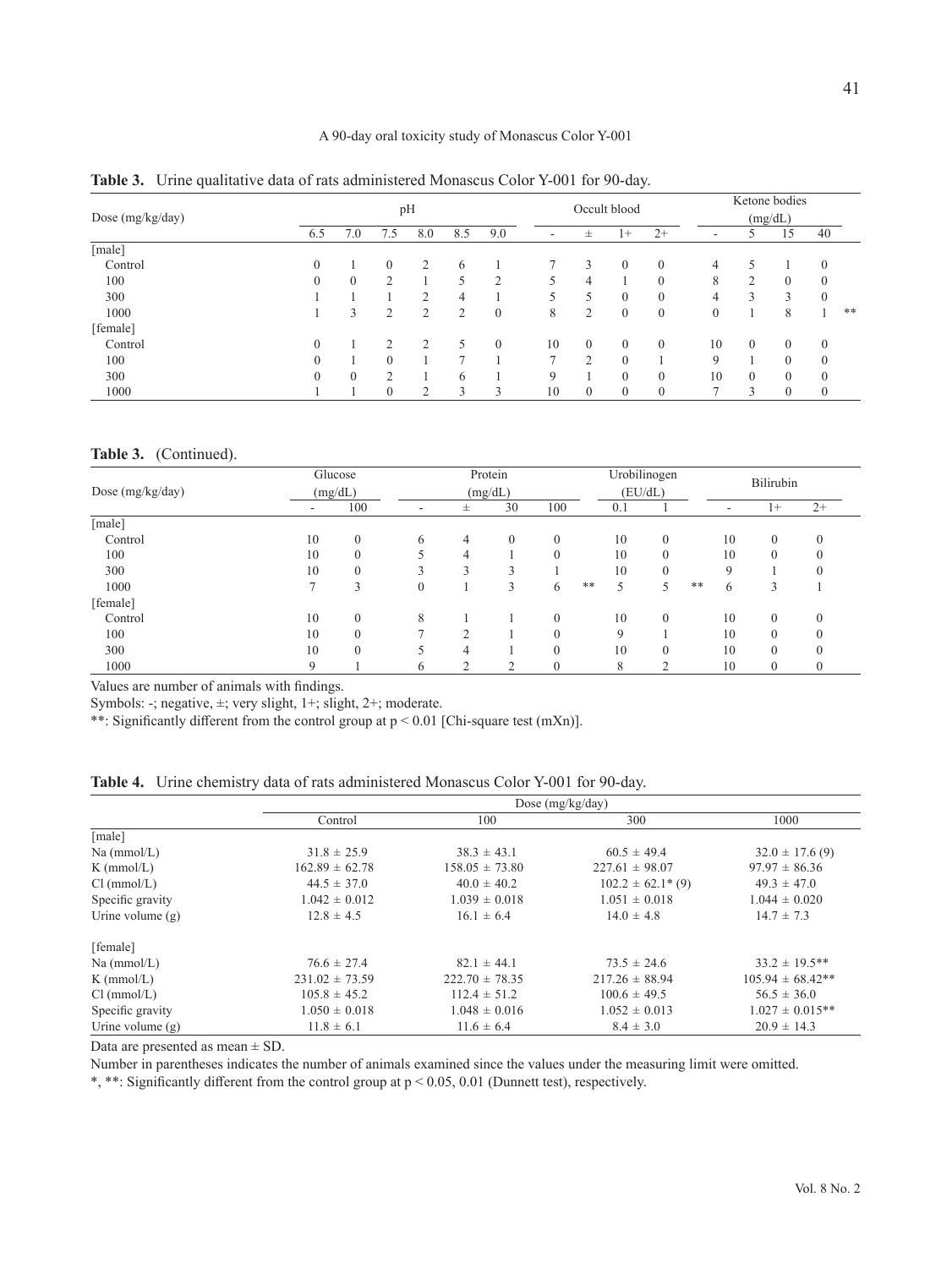|  |  |  | Table 5. Hematology data of rats administered Monascus Color Y-001 for 90-day. |  |  |  |  |
|--|--|--|--------------------------------------------------------------------------------|--|--|--|--|
|--|--|--|--------------------------------------------------------------------------------|--|--|--|--|

|                                                         | Dose (mg/kg/day) |                  |                  |                       |  |  |  |  |
|---------------------------------------------------------|------------------|------------------|------------------|-----------------------|--|--|--|--|
|                                                         | Control          | 100              | 300              | 1000                  |  |  |  |  |
| [male]                                                  |                  |                  |                  |                       |  |  |  |  |
| Red blood cell counts ( $\times$ 10 <sup>4</sup> /µL)   | $874 \pm 44$     | $852 \pm 40$     | $849 \pm 50$     | $879 \pm 26$          |  |  |  |  |
| Hematocrit $(\%)$                                       | $42.0 \pm 1.5$   | $42.0 \pm 2.3$   | $41.4 \pm 1.9$   | $43.1 \pm 2.1$        |  |  |  |  |
| Hemoglobin (g/dL)                                       | $15.5\pm0.6$     | $15.5 \pm 0.7$   | $15.3 \pm 0.8$   | $15.8 \pm 0.7$        |  |  |  |  |
| MCV(fL)                                                 | $48.1 \pm 2.2$   | $49.3 \pm 1.8$   | $48.8 \pm 1.7$   | $49.0 \pm 1.5$        |  |  |  |  |
| MCH(pg)                                                 | $17.8 \pm 0.6$   | $18.1 \pm 0.5$   | $18.0 \pm 0.6$   | $18.0 \pm 0.5$        |  |  |  |  |
| MCHC (g/dL)                                             | $36.9 \pm 0.8$   | $36.8\pm0.5$     | $36.9 \pm 0.3$   | $36.8 \pm 0.6$        |  |  |  |  |
| Platelet counts ( $\times$ 10 <sup>4</sup> /µL)         | $111.6 \pm 9.9$  | $112.1 \pm 11.0$ | $108.4 \pm 9.2$  | $112.1\pm8.0$         |  |  |  |  |
| Reticulocyte counts ( $\times$ 10 <sup>4</sup> /µL)     | $27.7 \pm 5.1$   | $30.0 \pm 5.7$   | $25.9 \pm 4.6$   | $26.2 \pm 7.5$        |  |  |  |  |
| White blood cell counts ( $\times$ 10 <sup>2</sup> /µL) | $85.1 \pm 21.6$  | $78.7 \pm 6.9$   | $91.8 \pm 30.9$  | $73.8 \pm 23.6$       |  |  |  |  |
| Lymphocyte counts ( $\times$ 10 <sup>2</sup> /µL)       | $63.0 \pm 16.9$  | $60.0 \pm 7.4$   | $69.0 \pm 24.2$  | $54.2 \pm 20.4$       |  |  |  |  |
| Neutrophil counts ( $\times$ 10 <sup>2</sup> /µL)       | $16.8 \pm 8.5$   | $14.0 \pm 3.9$   | $17.6 \pm 6.5$   | $15.0 \pm 5.7$        |  |  |  |  |
| Eosinophil counts ( $\times$ 10 <sup>2</sup> /µL)       | $1.5 \pm 0.5$    | $1.5 \pm 0.5$    | $1.4 \pm 0.8$    | $1.2 \pm 0.5$         |  |  |  |  |
| Basophil counts ( $\times$ 10 <sup>2</sup> /µL)         | $0.0 \pm 0.0$    | $0.0 \pm 0.0$    | $0.0 \pm 0.0$    | $0.0 \pm 0.0$         |  |  |  |  |
| Monocyte counts ( $\times$ 10 <sup>2</sup> /µL)         | $3.8 \pm 1.5$    | $3.3 \pm 0.7$    | $3.8 \pm 1.4$    | $3.3 \pm 1.4$         |  |  |  |  |
| PT (sec)                                                | $14.8 \pm 4.1$   | $16.3 \pm 5.9$   | $15.4 \pm 4.6$   | $22.1 \pm 5.4**$      |  |  |  |  |
| APTT (sec)                                              | $18.5 \pm 3.6$   | $18.8 \pm 2.5$   | $18.2 \pm 3.7$   | $25.9 \pm 4.3$ **     |  |  |  |  |
| [female]                                                |                  |                  |                  |                       |  |  |  |  |
| Red blood cell counts ( $\times$ 10 <sup>4</sup> /µL)   | $781\pm27$       | $765 \pm 37$     | $756 \pm 44$     | $775 \pm 63$          |  |  |  |  |
| Hematocrit (%)                                          | $40.7 \pm 1.8$   | $40.1 \pm 1.2$   | $39.2 \pm 1.8$   | $38.9 \pm 1.8$        |  |  |  |  |
| Hemoglobin (g/dL)                                       | $15.0 \pm 0.7$   | $14.8 \pm 0.5$   | $14.4 \pm 0.7$   | $14.5 \pm 0.9$        |  |  |  |  |
| MCV(fL)                                                 | $52.2 \pm 2.6$   | $52.6 \pm 1.5$   | $51.9 \pm 1.6$   | $50.4 \pm 3.0$        |  |  |  |  |
| $MCH$ (pg)                                              | $19.2 \pm 0.8$   | $19.4 \pm 0.4$   | $19.0 \pm 0.5$   | $18.8 \pm 0.7$        |  |  |  |  |
| MCHC (g/dL)                                             | $36.9 \pm 0.7$   | $36.8 \pm 0.6$   | $36.7 \pm 0.4$   | $37.3 \pm 1.1$        |  |  |  |  |
| Platelet counts ( $\times$ 10 <sup>4</sup> /µL)         | $114.5 \pm 10.1$ | $111.7 \pm 14.4$ | $116.9 \pm 17.9$ | $101.0 \pm 23.3$      |  |  |  |  |
| Reticulocyte counts ( $\times$ 10 <sup>4</sup> /µL)     | $22.5 \pm 4.8$   | $21.3 \pm 6.2$   | $24.1 \pm 4.6$   | $25.1 \pm 7.6$        |  |  |  |  |
| White blood cell counts ( $\times$ 10 <sup>2</sup> /µL) | $34.0 \pm 9.8$   | $39.5 \pm 14.4$  | $49.0 \pm 20.0$  | $34.4 \pm 10.8$       |  |  |  |  |
| Lymphocyte counts ( $\times$ 10 <sup>2</sup> /µL)       | $25.9 \pm 7.5$   | $30.9 \pm 11.5$  | $39.7 \pm 17.0*$ | $22.0 \pm 8.6$        |  |  |  |  |
| Neutrophil counts ( $\times$ 10 <sup>2</sup> /µL)       | $5.9 \pm 3.4$    | $6.4 \pm 3.0$    | $7.1 \pm 4.2$    | $10.1 \pm 6.7$        |  |  |  |  |
| Eosinophil counts ( $\times$ 10 <sup>2</sup> /µL)       | $0.8 \pm 0.4$    | $0.8 \pm 0.4$    | $0.7 \pm 0.4$    | $0.4 \pm 0.3$         |  |  |  |  |
| Basophil counts ( $\times$ 10 <sup>2</sup> /µL)         | $0.0 \pm 0.0$    | $0.0 \pm 0.0$    | $0.0 \pm 0.0$    | $0.0 \pm 0.0$         |  |  |  |  |
| Monocyte counts ( $\times$ 10 <sup>2</sup> /µL)         | $1.4 \pm 0.5$    | $1.5 \pm 0.6$    | $1.4 \pm 0.5$    | $2.0 \pm 0.9$         |  |  |  |  |
| PT (sec)                                                | $9.9 \pm 0.4$    | $9.9 \pm 0.3$    | $9.9 \pm 0.3$    | $10.7 \pm 1.1^{*}(9)$ |  |  |  |  |
| APTT (sec)                                              | $12.9 \pm 0.6$   | $13.8 \pm 1.8$   | $13.5 \pm 1.1$   | $12.2 \pm 1.1$        |  |  |  |  |

Data are presented as mean  $\pm$  SD.

MCV: mean corpuscular volume; MCH: mean corpuscular hemoglobin; MCHC: mean corpuscular hemoglobin concentration; PT: prothrombin time; APTT: activated partial thromboplastin time.

Number in parentheses indicates the number of animals examined since the poor state samples were omitted.

\*, \*\*: Significantly different from the control group at p < 0.05, 0.01 (Dunnett test), respectively.

#: Significantly different from the control group at  $p < 0.05$  (Steel test).

# **DISCUSSION**

Monascus Color Y-001 was administered orally by gavage to male and female rats at doses of 0 (vehicle), 100, 300 and 1000 mg/kg/day for 90 days to assess nonclinical safety.

No death was observed in the study, and the dose of

1000 mg/kg/day of Monascus Color Y-001 was well tolerated in rats during the 13-week treatment period.

Prolongation in PT and APTT occurred in males at 1000 mg/kg/day. PT and APTT prolongation can be caused by various factors such as deficiency, dysfunction or inhibition of coagulation factors; vitamin K deficiency; or vitamin K antagonists (Winter *et al*., 2017; Tefferi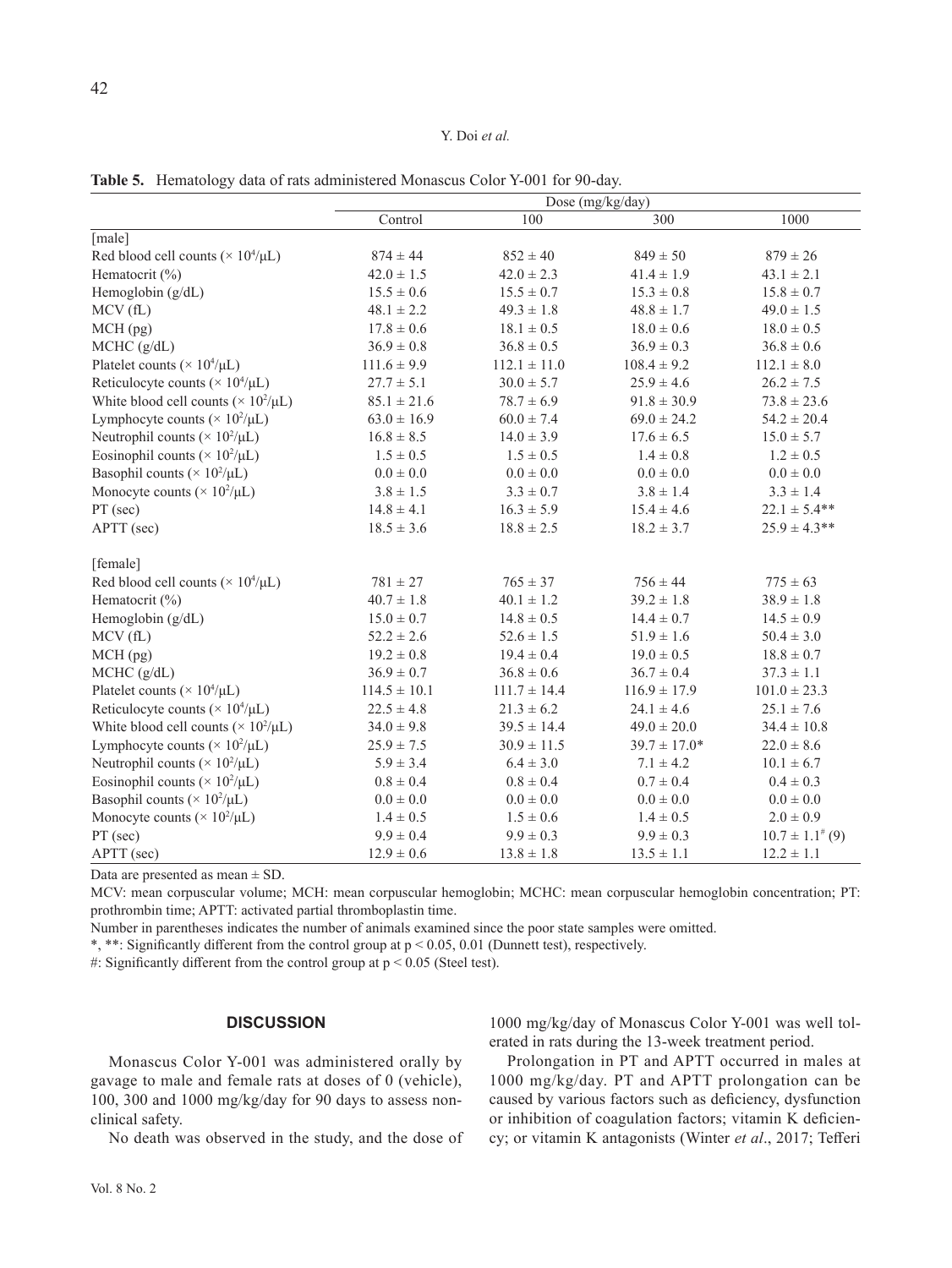#### A 90-day oral toxicity study of Monascus Color Y-001

**Table 6.** Clinical biochemistry data of rats administered Monascus Color Y-001 for 90-day.

|                             |                   | Dose $(mg/kg/day)$  |                            |                                                               |
|-----------------------------|-------------------|---------------------|----------------------------|---------------------------------------------------------------|
|                             | Control           | 100                 | 300                        | 1000                                                          |
| [male]                      |                   |                     |                            |                                                               |
| AST (U/L)                   | $102\pm28$        | $102 \pm 23$        | $106 \pm 19$               | $91\pm20$                                                     |
| ALT (U/L)                   | $35 \pm 8$        | $32 \pm 7$          | $32 \pm 7$                 | $49 \pm 6$ **                                                 |
| Alkaline phosphatase (U/L)  | $330 \pm 94$      | $310 \pm 80$        | $270 \pm 67$               | $262 \pm 54$                                                  |
| $\gamma$ -GTP (U/L)         | $0.5 \pm 0.1$ (8) | $0.5 \pm 0.1$ (9)   | $0.5 \pm 0.1$              | $0.5 \pm 0.1$                                                 |
| Total bilirubin (mg/dL)     | $0.03 \pm 0.01$   | $0.03 \pm 0.01(5)$  | $0.03 \pm 0.02$ (5)        | $0.05\pm0.02$                                                 |
| Total bile acid (µmol/L)    | $28.2 \pm 16.8$   | $30.6 \pm 19.3$     | $11.1 \pm 4.2^{\text{\#}}$ | $7.0\pm3.6^{\text{\tiny{HH}}}$                                |
| Blood urea nitrogen (mg/dL) | $14.3 \pm 1.9$    | $14.1 \pm 1.8$      | $13.6 \pm 1.3$             | $16.7 \pm 2.2*$                                               |
| Creatinine (mg/dL)          | $0.25 \pm 0.03$   | $0.27 \pm 0.03$     | $0.26 \pm 0.03$            | $0.32 \pm 0.03$ **                                            |
| Glucose (mg/dL)             | $150 \pm 17$      | $153 \pm 20$        | $150 \pm 19$               | $122 \pm 16$ **                                               |
| Total cholesterol (mg/dL)   | $47 \pm 13$       | $49 \pm 9$          | $50 \pm 8$                 | $51\pm8$                                                      |
| Phospholipid (mg/dL)        | $84 \pm 16$       | $87\pm11$           | $90 \pm 13$                | $87\pm10$                                                     |
| Triglyceride (mg/dL)        | $48 \pm 19$       | $56 \pm 15$         | $69 \pm 58$                | $32 \pm 9$                                                    |
| Total protein (g/dL)        | $5.9 \pm 0.1$     | $6.1 \pm 0.2$       | $5.8 \pm 0.3$              | $5.8\pm0.2$                                                   |
| Albumin (g/dL)              | $4.0 \pm 0.2$     | $4.0 \pm 0.1$       | $3.9 \pm 0.2$              | $4.0 \pm 0.2$                                                 |
| A/G ratio                   | $2.18 \pm 0.33$   | $1.93 \pm 0.15$     | $2.00 \pm 0.16$            | $2.28\pm0.37$                                                 |
| Inorganic phosphate (mg/dL) | $6.7 \pm 0.4$     | $6.8 \pm 0.5$       | $6.8\pm0.7$                | $7.5 \pm 0.3$ **                                              |
| Ca (mg/dL)                  | $10.2 \pm 0.3$    | $10.2\pm0.2$        | $10.1\pm0.2$               | $10.0 \pm 0.3$                                                |
| $Mg$ (mg/dL)                | $2.2 \pm 0.2$     | $2.2 \pm 0.1$       | $2.1 \pm 0.1$              | $2.4 \pm 0.1$                                                 |
| Na (mmol/L)                 | $143.0 \pm 1.6$   | $142.8 \pm 1.4$     | $142.8 \pm 1.4$            | $140.1 \pm 1.8$ **                                            |
| $K$ (mmol/L)                | $4.53 \pm 0.31$   | $4.73 \pm 0.31$     | $4.55 \pm 0.20$            | $4.46 \pm 0.24$                                               |
| Cl (mmol/L)                 | $104.6 \pm 1.4$   | $103.6 \pm 1.3$     | $104.7 \pm 0.9$            | $103.8 \pm 1.0$                                               |
| [female]                    |                   |                     |                            |                                                               |
| AST (U/L)                   | $93 \pm 14$       | $87\pm20$           | $89\pm18$                  | $100\pm25$                                                    |
| ALT (U/L)                   | $31\pm10$         | $29 \pm 5$          | $27 \pm 6$                 | $36 \pm 9$                                                    |
| Alkaline phosphatase (U/L)  | $138\pm26$        | $155 \pm 41$        | $134 \pm 30$               | $825 \pm 757^{ \text{\tiny{HH}}}$                             |
| $\gamma$ -GTP (U/L)         | $0.6 \pm 0.2$ (9) | $0.7 \pm 0.2$ (9)   | $0.5 \pm 0.2$ (7)          | $0.6 \pm 0.2$ [9]                                             |
| Total bilirubin (mg/dL)     | $0.04 \pm 0.01$   | $0.05 \pm 0.02$ (9) | $0.06 \pm 0.02$ (9)        | $0.08 \pm 0.03$ **                                            |
| Total bile acid (µmol/L)    | $14.0 \pm 6.5$    | $17.3 \pm 8.8$      | $17.1 \pm 6.2$             | $47.6 \pm 31.4^{\#}$                                          |
| Blood urea nitrogen (mg/dL) | $13.0 \pm 1.5$    | $13.2 \pm 1.8$      | $15.0 \pm 2.1$             | $19.6 \pm 3.3$ **                                             |
| Creatinine (mg/dL)          | $0.30 \pm 0.04$   | $0.30 \pm 0.03$     | $0.33 \pm 0.05$            | $0.32 \pm 0.04$                                               |
| Glucose (mg/dL)             | $136\pm10$        | $151 \pm 22$        | $156 \pm 29$               | $111 \pm 24$ <sup>#</sup>                                     |
| Total cholesterol (mg/dL)   | $68\pm11$         | $69 \pm 14$         | $60 \pm 14$                | $67 \pm 13$                                                   |
| Phospholipid (mg/dL)        | $130 \pm 13$      | $132 \pm 18$        | $123 \pm 15$               | $129 \pm 20$                                                  |
| Triglyceride (mg/dL)        | $24 \pm 10$       | $26 \pm 10$         | $37 \pm 16$                | $186 \pm 215^{ \text{\tiny\it{HH}}}$                          |
| Total protein (g/dL)        | $6.4 \pm 0.4$     | $6.5 \pm 0.3$       | $6.5 \pm 0.3$              | $6.3 \pm 0.4$                                                 |
| Albumin (g/dL)              | $4.7 \pm 0.4$     | $4.7 \pm 0.3$       | $4.9 \pm 0.3$              | $5.0 \pm 0.3$                                                 |
| $A/G$ ratio                 | $2.86 \pm 0.24$   | $2.72 \pm 0.33$     | $2.96 \pm 0.42$            | $4.08 \pm 1.08^{ \rm \scriptscriptstyle{HH}}$                 |
| Inorganic phosphate (mg/dL) | $5.5\pm0.9$       | $6.1 \pm 0.8$       | $5.9 \pm 0.8$              | $6.1 \pm 0.5$                                                 |
| Ca (mg/dL)                  | $10.3 \pm 0.3$    | $10.4 \pm 0.3$      | $10.6 \pm 0.2$             | $10.6 \pm 0.3$                                                |
| $Mg$ (mg/dL)                | $2.2 \pm 0.1$     | $2.2 \pm 0.1$       | $2.3\pm0.1$                | $2.4 \pm 0.2$                                                 |
| $Na$ (mmol/L)               | $140.9 \pm 1.0$   | $140.4 \pm 0.9$     | $140.3 \pm 1.1$            | $139.0 \pm 2.3$                                               |
| $K$ (mmol/L)                | $4.12 \pm 0.33$   | $4.31 \pm 0.18$     | $4.19 \pm 0.37$            | $4.05 \pm 0.35$                                               |
| Cl (mmol/L)                 | $103.8 \pm 1.2$   | $104.0 \pm 0.9$     | $103.2 \pm 0.6$            | $97.5 \pm 3.7^{ \scriptscriptstyle \# \scriptscriptstyle \#}$ |

Data are presented as mean  $\pm$  SD.

AST: aspartate aminotransferase; ALT: alanine aminotransferase; γ-GTP: γ-glutamyl transpeptidase.

Number in parentheses indicates the number of animals examined since the values under the measuring limit were omitted.

Number in square brackets indicates the number of animals examined since the poor state samples were omitted.

\*, \*\*: Significantly different from the control group at p < 0.05, 0.01 (Dunnett test), respectively.

#, ##: Significantly different from the control group at  $p < 0.05$ , 0.01 (Steel test), respectively.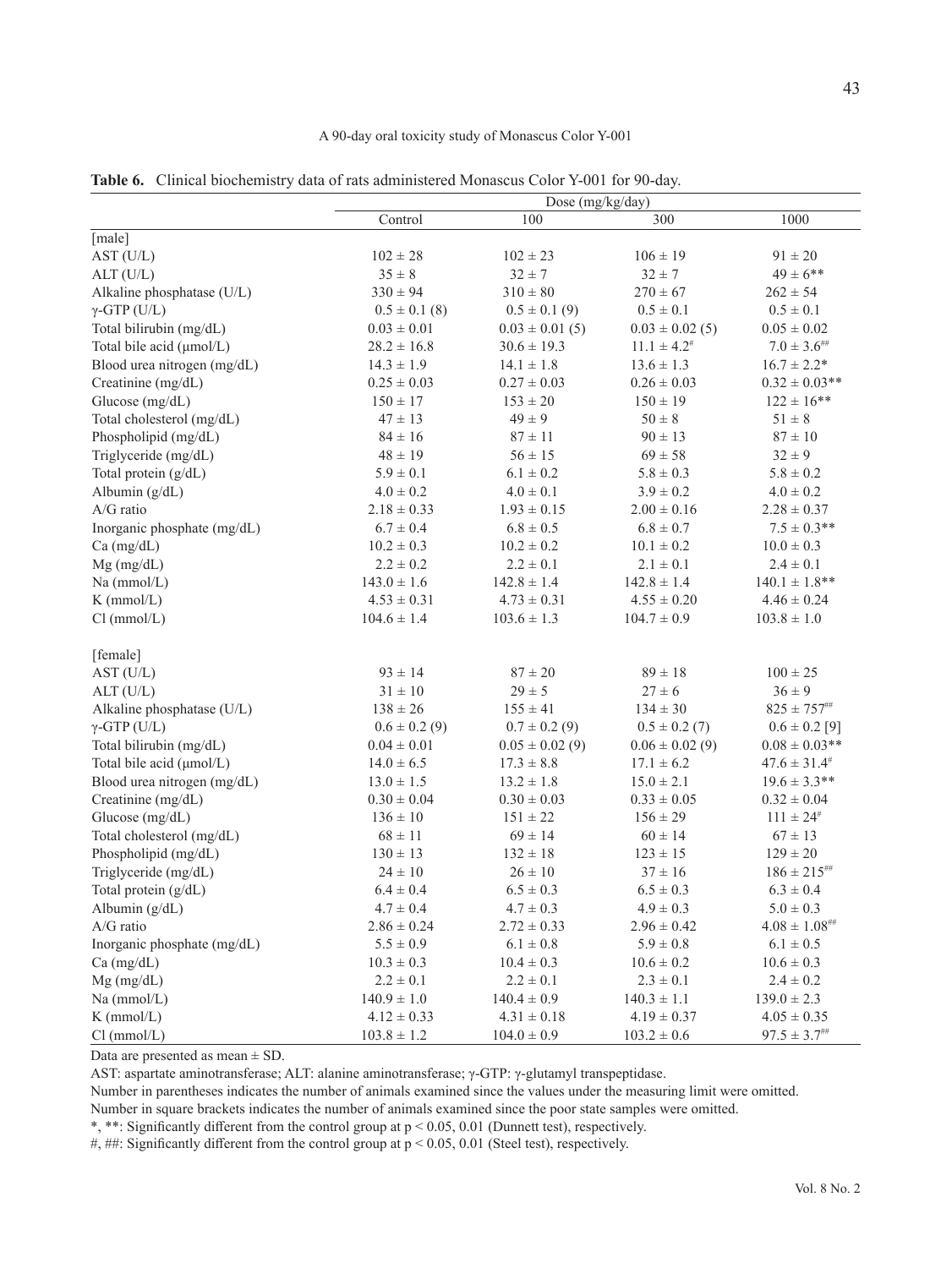**Table 7.** Absolute organ weight data of rats administered Monascus Color Y-001 for 90-day.

|                      | Dose (mg/kg/day)   |                    |                    |                         |  |  |  |  |
|----------------------|--------------------|--------------------|--------------------|-------------------------|--|--|--|--|
|                      | Control            | 100                | 300                | 1000                    |  |  |  |  |
| [male]               |                    |                    |                    |                         |  |  |  |  |
| Body weight (g)      | $513.3 \pm 49.5$   | $541.3 \pm 51.7$   | $526.4 \pm 62.7$   | $447.1 \pm 23.0*$       |  |  |  |  |
| Brain (g)            | $2.184 \pm 0.107$  | $2.204 \pm 0.118$  | $2.174 \pm 0.042$  | $2.146 \pm 0.089$       |  |  |  |  |
| Heart $(g)$          | $1.584 \pm 0.177$  | $1.620 \pm 0.147$  | $1.577 \pm 0.198$  | $1.379 \pm 0.120*$      |  |  |  |  |
| Lungs $(g)$          | $1.490 \pm 0.113$  | $1.502 \pm 0.122$  | $1.441 \pm 0.107$  | $1.395 \pm 0.091$       |  |  |  |  |
| Liver $(g)$          | $11.816 \pm 1.563$ | $12.860 \pm 2.272$ | $11.923 \pm 2.203$ | $9.617 \pm 0.476^{***}$ |  |  |  |  |
| Kidneys (g)          | $3.250 \pm 0.253$  | $3.289 \pm 0.335$  | $3.219 \pm 0.297$  | $2.949 \pm 0.260$       |  |  |  |  |
| Spleen $(g)$         | $0.793 \pm 0.150$  | $0.787 \pm 0.088$  | $0.778 \pm 0.149$  | $0.598 \pm 0.056^{***}$ |  |  |  |  |
| Thymus (g)           | $0.277 \pm 0.082$  | $0.268 \pm 0.086$  | $0.288 \pm 0.112$  | $0.243 \pm 0.036$       |  |  |  |  |
| Pituitary gland (mg) | $14.9 \pm 3.4$     | $12.8 \pm 1.7$     | $13.0 \pm 1.8$     | $14.3 \pm 1.2$          |  |  |  |  |
| Thyroids (mg)        | $27.1 \pm 6.1$     | $29.6 \pm 5.2$     | $26.9 \pm 4.7$     | $26.5 \pm 2.7$          |  |  |  |  |
| Adrenal glands (mg)  | $60.7 \pm 10.0$    | $68.1 \pm 11.3$    | $65.8 \pm 8.6$     | $65.1 \pm 12.4$         |  |  |  |  |
| Salivary glands (g)  | $0.772 \pm 0.091$  | $0.792 \pm 0.067$  | $0.730 \pm 0.069$  | $0.740 \pm 0.077$       |  |  |  |  |
| Testes $(g)$         | $3.465 \pm 0.413$  | $3.331 \pm 0.262$  | $3.346 \pm 0.278$  | $3.512 \pm 0.585$       |  |  |  |  |
| Prostate $(g)$       | $2.245 \pm 0.246$  | $2.068 \pm 0.229$  | $2.058 \pm 0.367$  | $1.843 \pm 0.316*$      |  |  |  |  |
| Epididymides (g)     | $1.408 \pm 0.189$  | $1.416 \pm 0.142$  | $1.400 \pm 0.072$  | $1.352 \pm 0.109$       |  |  |  |  |
| Seminal vesicles (g) | $1.506 \pm 0.177$  | $1.395 \pm 0.153$  | $1.479 \pm 0.073$  | $1.307 \pm 0.204$       |  |  |  |  |
| [female]             |                    |                    |                    |                         |  |  |  |  |
| Body weight (g)      | $304.3 \pm 20.2$   | $295.7 \pm 26.3$   | $295.0 \pm 23.8$   | $273.8 \pm 18.1*$       |  |  |  |  |
| Brain $(g)$          | $1.989 \pm 0.093$  | $1.979 \pm 0.094$  | $1.990 \pm 0.088$  | $1.959 \pm 0.069$       |  |  |  |  |
| Heart $(g)$          | $0.948 \pm 0.040$  | $0.962 \pm 0.089$  | $0.978 \pm 0.070$  | $0.866 \pm 0.077*$      |  |  |  |  |
| Lungs $(g)$          | $1.079 \pm 0.080$  | $1.099 \pm 0.059$  | $1.085 \pm 0.071$  | $1.020 \pm 0.078$       |  |  |  |  |
| Liver $(g)$          | $6.988 \pm 0.452$  | $6.940 \pm 0.901$  | $6.886 \pm 0.812$  | $7.723 \pm 0.708$       |  |  |  |  |
| Kidneys (g)          | $1.944 \pm 0.152$  | $1.877 \pm 0.135$  | $1.926 \pm 0.137$  | $1.841 \pm 0.143$       |  |  |  |  |
| Spleen $(g)$         | $0.483 \pm 0.059$  | $0.486 \pm 0.052$  | $0.460 \pm 0.052$  | $0.414 \pm 0.080*$      |  |  |  |  |
| Thymus (g)           | $0.270 \pm 0.048$  | $0.255 \pm 0.034$  | $0.243 \pm 0.054$  | $0.165 \pm 0.066$ **    |  |  |  |  |
| Pituitary gland (mg) | $20.3 \pm 3.8$     | $19.6 \pm 4.7$     | $20.5 \pm 3.5$     | $17.2 \pm 2.3$          |  |  |  |  |
| Thyroids (mg)        | $28.4 \pm 5.1$     | $27.5 \pm 4.8$     | $26.9 \pm 6.6$     | $29.2 \pm 4.4$          |  |  |  |  |
| Adrenal glands (mg)  | $70.2 \pm 11.2$    | $71.2 \pm 13.7$    | $67.9 \pm 7.1$     | $67.8 \pm 7.0$          |  |  |  |  |
| Salivary glands (g)  | $0.443 \pm 0.040$  | $0.433 \pm 0.040$  | $0.434 \pm 0.052$  | $0.445 \pm 0.043$       |  |  |  |  |
| Ovaries (mg)         | $125.7 \pm 13.0$   | $118.2 \pm 21.5$   | $116.7 \pm 14.6$   | $122.2 \pm 13.8$        |  |  |  |  |
| Uterus $(g)$         | $0.682 \pm 0.208$  | $0.654 \pm 0.191$  | $0.636 \pm 0.185$  | $0.638 \pm 0.186$       |  |  |  |  |

Data are presented as mean  $\pm$  SD.

\*, \*\*: Significantly different from the control group at p < 0.05, 0.01 (Dunnett test), respectively.

##: Significantly different from the control group at  $p < 0.01$  (Steel test).

*et al*., 2005). Although there was no evidence to suggest hemorrhage and/or hepatic dysfunction in the study, thorough attention should be paid to this finding in the subsequent longer-term study.

Treatment-related histopathological changes were observed in thymus, liver and kidney only in the highdose females. Decreased cellularity of lymphocytes was observed in the thymic cortex with decreased thymus weight. The finding is commonly encountered in animals with nonspecific stress due to poor physiological and/or nutritional condition (Pearse, 2006), and the change is considered to be not a direct test-article effect. Centrilobular hepatocellular hypertrophy was accompanied with increased liver weight. The hepatic finding, therefore, was not considered a toxicological effect, and was most likely an adaptive change associated with hepatic drug metabolizing enzyme induction (Hall *et al*., 2012; Yoshida *et al*., 2015). Vacuolation was observed in proximal tubules of the kidneys. Some parameter changes in urinalysis and clinical biochemistry may be correlated with histopathological changes in the kidneys. Monascus colorants may contain some by-products, such as the mycotoxin citrin-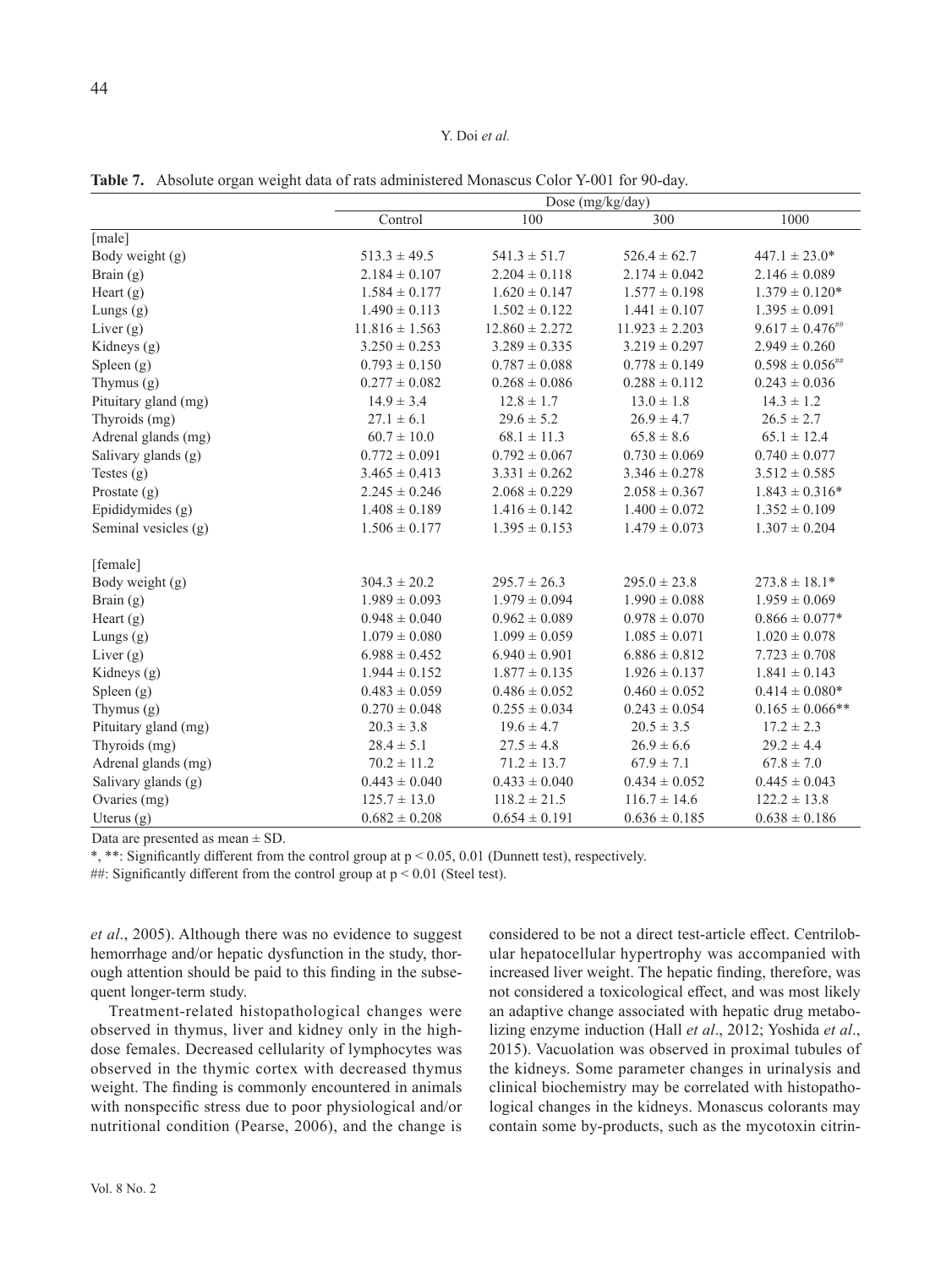#### A 90-day oral toxicity study of Monascus Color Y-001

**Table 8.** Organ to body weight ratio data of rats administered Monascus Color Y-001 for 90-day.

|                                               |                   | Dose (mg/kg/day)  |                    |                      |  |  |  |  |  |  |
|-----------------------------------------------|-------------------|-------------------|--------------------|----------------------|--|--|--|--|--|--|
|                                               | Control           | 100               | 300                | 1000                 |  |  |  |  |  |  |
| [male]                                        |                   |                   |                    |                      |  |  |  |  |  |  |
| <b>Brain</b>                                  | $0.429 \pm 0.046$ | $0.410 \pm 0.039$ | $0.418 \pm 0.046$  | $0.481 \pm 0.019*$   |  |  |  |  |  |  |
| Heart                                         | $0.310 \pm 0.039$ | $0.300 \pm 0.015$ | $0.300 \pm 0.022$  | $0.308 \pm 0.021$    |  |  |  |  |  |  |
| Lungs                                         | $0.292 \pm 0.022$ | $0.278 \pm 0.014$ | $0.276 \pm 0.029$  | $0.312 \pm 0.010^*$  |  |  |  |  |  |  |
| Liver                                         | $2.297 \pm 0.142$ | $2.363 \pm 0.235$ | $2.255 \pm 0.212$  | $2.155 \pm 0.134$    |  |  |  |  |  |  |
| Kidneys                                       | $0.636 \pm 0.053$ | $0.608 \pm 0.034$ | $0.615 \pm 0.051$  | $0.659 \pm 0.036$    |  |  |  |  |  |  |
| Spleen                                        | $0.155 \pm 0.028$ | $0.146 \pm 0.010$ | $0.148 \pm 0.021$  | $0.134 \pm 0.012$    |  |  |  |  |  |  |
| Thymus                                        | $0.054 \pm 0.015$ | $0.049 \pm 0.015$ | $0.054 \pm 0.018$  | $0.055\pm0.008$      |  |  |  |  |  |  |
| Pituitary gland ( $\times$ 10 <sup>-3</sup> ) | $2.95 \pm 0.84$   | $2.37 \pm 0.31$   | $2.49 \pm 0.35$    | $3.19 \pm 0.16$      |  |  |  |  |  |  |
| Thyroids ( $\times$ 10 <sup>-3</sup> )        | $5.25 \pm 0.88$   | $5.47 \pm 0.93$   | $5.14 \pm 0.91$    | $5.92 \pm 0.56$      |  |  |  |  |  |  |
| Adrenal glands ( $\times$ 10 <sup>-3</sup> )  | $11.90 \pm 2.04$  | $12.61 \pm 1.87$  | $12.64 \pm 2.02$   | $14.55 \pm 2.64*$    |  |  |  |  |  |  |
| Salivary glands                               | $0.151 \pm 0.020$ | $0.147 \pm 0.013$ | $0.140 \pm 0.020$  | $0.165 \pm 0.011$    |  |  |  |  |  |  |
| <b>Testes</b>                                 | $0.681 \pm 0.103$ | $0.620 \pm 0.068$ | $0.641 \pm 0.063$  | $0.789 \pm 0.146$    |  |  |  |  |  |  |
| Prostate                                      | $0.441 \pm 0.063$ | $0.384 \pm 0.050$ | $0.400 \pm 0.103$  | $0.413 \pm 0.073$    |  |  |  |  |  |  |
| Epididymides                                  | $0.277 \pm 0.042$ | $0.264 \pm 0.038$ | $0.269 \pm 0.028$  | $0.303 \pm 0.026$    |  |  |  |  |  |  |
| Seminal vesicles                              | $0.296 \pm 0.042$ | $0.260 \pm 0.037$ | $0.285 \pm 0.034$  | $0.292 \pm 0.044$    |  |  |  |  |  |  |
| [female]                                      |                   |                   |                    |                      |  |  |  |  |  |  |
| Brain                                         | $0.657 \pm 0.060$ | $0.672 \pm 0.046$ | $0.679 \pm 0.070$  | $0.718 \pm 0.056$    |  |  |  |  |  |  |
| Heart                                         | $0.312 \pm 0.016$ | $0.325 \pm 0.016$ | $0.332 \pm 0.020*$ | $0.316 \pm 0.020$    |  |  |  |  |  |  |
| Lungs                                         | $0.355 \pm 0.028$ | $0.374 \pm 0.026$ | $0.369 \pm 0.025$  | $0.373 \pm 0.018$    |  |  |  |  |  |  |
| Liver                                         | $2.302 \pm 0.152$ | $2.343 \pm 0.150$ | $2.329 \pm 0.116$  | $2.824 \pm 0.226$ ** |  |  |  |  |  |  |
| Kidneys                                       | $0.642 \pm 0.076$ | $0.637 \pm 0.042$ | $0.654 \pm 0.038$  | $0.673 \pm 0.038$    |  |  |  |  |  |  |
| Spleen                                        | $0.159 \pm 0.017$ | $0.165 \pm 0.020$ | $0.157 \pm 0.017$  | $0.151 \pm 0.024$    |  |  |  |  |  |  |
| Thymus                                        | $0.089 \pm 0.019$ | $0.087 \pm 0.011$ | $0.083 \pm 0.019$  | $0.060 \pm 0.023$ ** |  |  |  |  |  |  |
| Pituitary gland ( $\times$ 10 <sup>-3</sup> ) | $6.64 \pm 1.01$   | $6.62 \pm 1.45$   | $6.96 \pm 1.23$    | $6.28 \pm 0.68$      |  |  |  |  |  |  |
| Thyroids ( $\times$ 10 <sup>-3</sup> )        | $9.34 \pm 1.60$   | $9.35 \pm 1.73$   | $9.12 \pm 2.26$    | $10.73 \pm 1.86$     |  |  |  |  |  |  |
| Adrenal glands ( $\times$ 10 <sup>-3</sup> )  | $23.05 \pm 3.19$  | $24.06 \pm 3.96$  | $23.17 \pm 3.26$   | $24.81 \pm 2.43$     |  |  |  |  |  |  |
| Salivary glands                               | $0.146 \pm 0.015$ | $0.147 \pm 0.015$ | $0.148 \pm 0.017$  | $0.163 \pm 0.013*$   |  |  |  |  |  |  |
| Ovaries ( $\times$ 10 <sup>-3</sup> )         | $41.31 \pm 3.20$  | $40.13 \pm 7.43$  | $39.92 \pm 6.84$   | $44.67 \pm 4.47$     |  |  |  |  |  |  |
| Uterus                                        | $0.226 \pm 0.074$ | $0.223 \pm 0.070$ | $0.218 \pm 0.069$  | $0.232 \pm 0.058$    |  |  |  |  |  |  |

Data are presented as mean ± SD.

Above values were calculated as organ weight (g) / 100 g body weight.

\*, \*\*: Significantly different from the control group at p < 0.05, 0.01 (Dunnett test), respectively.

#: Significantly different from the control group at  $p < 0.05$  (Steel test).

in. Citrinin has been reported to induce proximal tubular injury in the several species including rats (de Oliveira Filho *et al*., 2017; Flajs and Peraica, 2009), although the mechanism of vacuolation is unclear. However, Monascus Color Y-001 did not contain detectable citrinin, and the renal changes seen in this study were therefore not attributable to this impurity. Importantly, we note that Monascus Color Y-001 treatment has never caused any degeneration/necrosis in liver and kidneys in rats even at the 1000 mg/kg/day dose for 90 days.

Monascus Color Y-001 was administered orally by gavage to male and female SD rats at doses of 100, 300, and 1000 mg/kg/day for 90 days. Although well tolerated, various toxicologic findings were observed in both sexes at 1000 mg/kg/day. In conclusion, the no-observed-adverse-effect level (NOAEL) was judged to be 300 mg/kg/ day both in male and female rats.

# **ACKNOWLEDGMENTS**

This study was supported by the Food Industry Affairs Bureau of the Ministry of Agriculture, Forestry and Fisheries, Japan (2 Shokusan No. 434-1). The authors would like to thank Shoji Fukushima, MD, PhD.,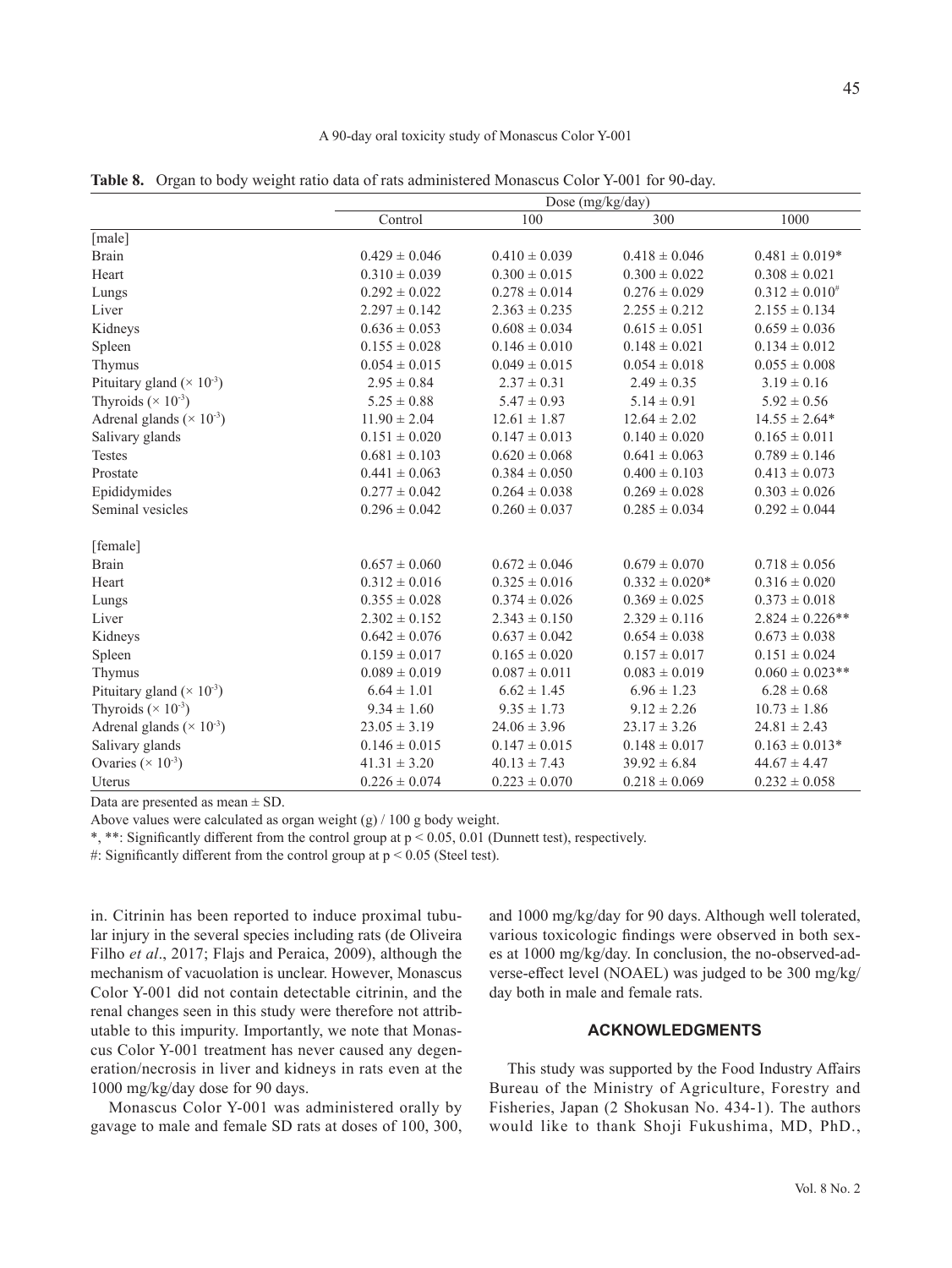|                                                 |          |                | Male             |                |              | Female         |                |          |  |
|-------------------------------------------------|----------|----------------|------------------|----------------|--------------|----------------|----------------|----------|--|
| Dose (mg/kg/day)                                | Control  | 100            | 300              | 1000           | Control      | 100            | 300            | 1000     |  |
| No. of animals                                  | 10       | 10             | 10               | 10             | 10           | 10             | 10             | 10       |  |
| Liver                                           |          |                |                  |                |              |                |                |          |  |
| Normal                                          | 6        | 6              | 10               | 10             | 9            | 9              | 9              | $\theta$ |  |
| Hypertrophy, hepatocellular, centrilobular (2)  | $\Omega$ | $\theta$       | $\theta$         | $\theta$       | $\theta$     | $\Omega$       | $\theta$       | $10**$   |  |
| Infiltration, mononuclear (1)                   | 4        | 3              | $0*$             | $0*$           |              | $\Omega$       | 0              | 3        |  |
| Inflammatory cell infiltrate, perivascular (1)  | 0        | 1              | $\theta$         | $\mathbf{0}$   | $\theta$     | $\Omega$       | $\theta$       | 0        |  |
| Necrosis, focal (2)                             |          | $\theta$       | $\Omega$         | $\theta$       | $\theta$     | $\Omega$       | $\theta$       | 0        |  |
| Tension lipidosis (1)                           | $\Omega$ | $\mathbf{0}$   | $\theta$         | $\mathbf{0}$   |              | 1              | $\theta$       | 0        |  |
| (2)                                             | $\Omega$ | $\theta$       | $\theta$         | $\mathbf{0}$   | $\mathbf{0}$ | $\theta$       | 1              | 0        |  |
| Kidney                                          |          |                |                  |                |              |                |                |          |  |
| Normal                                          | 8        | 10             | 10               | 9              | 9            | 9              | 9              | 0        |  |
| Basophilia, tubule (1)                          | 2        | $\Omega$       | $\Omega$         |                | $\theta$     | $\theta$       | $\theta$       | 0        |  |
| Cyst, cortex $(1)$                              | $\Omega$ | $\theta$       | $\theta$         | $\theta$       |              | $\Omega$       | $\theta$       | 0        |  |
| Cyst, medulla (1)                               | $\Omega$ | $\theta$       | $\Omega$         | $\theta$       | $\theta$     | 1              | 1              | 0        |  |
| (2)                                             | 0        | $\theta$       | $\Omega$         | $\mathbf{0}$   |              | $\theta$       | $\Omega$       | 0        |  |
| Infiltrate, inflammatory cell, interstitium (1) | $\Omega$ | $\Omega$       | $\Omega$         | $\theta$       | $\theta$     | 1              | $\Omega$       | $\Omega$ |  |
| Vacuolation, proximal tubules (1)               | $\Omega$ | $\mathbf{0}$   | $\theta$         | $\mathbf{0}$   | $\mathbf{0}$ | $\theta$       | $\mathbf{0}$   | $10**$   |  |
| Thymus                                          |          |                |                  |                |              |                |                |          |  |
| Normal                                          | 9        |                |                  | 9              | 10           |                |                | 6        |  |
| Cellularity, decreased, lymphocyte (1)          | $\theta$ |                |                  | $\mathbf{0}$   | $\mathbf{0}$ |                |                | $2*$     |  |
| (2)                                             | $\theta$ |                |                  | $\theta$       | $\theta$     |                |                | $2*$     |  |
| Hemorrhage (1)                                  |          |                |                  | 1              | $\theta$     |                |                | $\theta$ |  |
| Stomach                                         |          |                |                  |                |              |                |                |          |  |
| Normal                                          | 10       | 10             | 10               | 10             | 10           | 8              | 10             |          |  |
| Erosion, glandular (2)                          | $\theta$ | $\overline{0}$ | $\overline{0}$   | $\overline{0}$ | $\theta$     | $\overline{2}$ | $\overline{0}$ |          |  |
| (3)                                             | $\theta$ | $\theta$       | 0                | $\theta$       | $\theta$     | $\theta$       | $\theta$       |          |  |
| Ulcer, glandular (3)                            | $\theta$ | $\theta$       | $\boldsymbol{0}$ | $\theta$       | $\theta$     | $\theta$       | $\theta$       |          |  |

**Table 9.** Histopathological findings in rats administered Monascus Color Y-001 for 90-day. No treatment-related changes were noted other than bellow organs.

Values are number of animals with findings.

Numbers in parenthesis indicate the grades of lesion: (1) Minimal, (2) Slight, (3) Moderate, (4) Marked, (5) Severe. -: Not examined.

\*, \*\*: Significantly different from the control group at p < 0.05, 0.01 (Wilcoxon test), respectively.

President, Association for Promotion of Research on Risk Assessment, and Michihito Takahashi, MD, PhD., Pathology Peer Review Center for their review and valuable comments.

**Conflict of interest----** The authors declare that there is no conflict of interest.

### **REFERENCES**

- Feng, Y., Shao, Y. and Chen, F. (2012): Monascus pigments. Appl. Microbiol. Biotechnol., **96**, 1421-1440.
- Flajs, D. and Peraica, M. (2009): Toxicological properties of citrinin. Arh. Hig. Rada Toksikol., **60**, 457-464.
- Hall, A.P., Elcombe, C.R., Foster, J.R., Harada, T., Kaufmann, W., Knippel, A., Küttler, K., Malarkey, D.E., Maronpot, R.R.,

Nishikawa, A., Nolte, T., Schulte, A., Strauss, V. and York, M.J. (2012): Liver hypertrophy: a review of adaptive (adverse and non-adverse) changes--conclusions from the 3rd International ESTP Expert Workshop. Toxicol. Pathol., **40**, 971-974.

- de Oliveira Filho, J.W.G., Islam, M.T., Ali E.S., Uddin, S.J., Santos, J.V.O., de Alencar, M.V.O.B., Júnior, A.L.G., Paz, M.F.C.J., de Brito, M.D.R.M., E. Sousa, J.M.C., Shaw, S., de Medeiros, M.D.G.F., Dantas, S.M.M.M., Rolim, H.M.L., Ferreira, P.M.P., Kamal, M.A., Pieczynska, M.D., Das, N., Gupta, V.K., Mocan, A., Dos Santos Andrade, T.J.A., Singh, B.N., Mishra, S.K., Atanasov, A.G. and Melo-Cavalcante, A.A.C. (2017): A comprehensive review on biological properties of citrinin. Food Chem. Toxicol., **110**, 130-141.
- Pearse, G. (2006): Histopathology of the thymus. Toxicol. Pathol., **34**, 515-547.
- Sato, R., Takabe, M., Ishii, T., Imai, N., Doi, Y. and Aoki, T. (2021): Genotoxicity of Monascus Color Y-001. Fundam. Toxicol. Sci., **8**, 7-16.
- Tefferi, A., Hanson, C.A. and Inwards, D.J. (2005): How to inter-